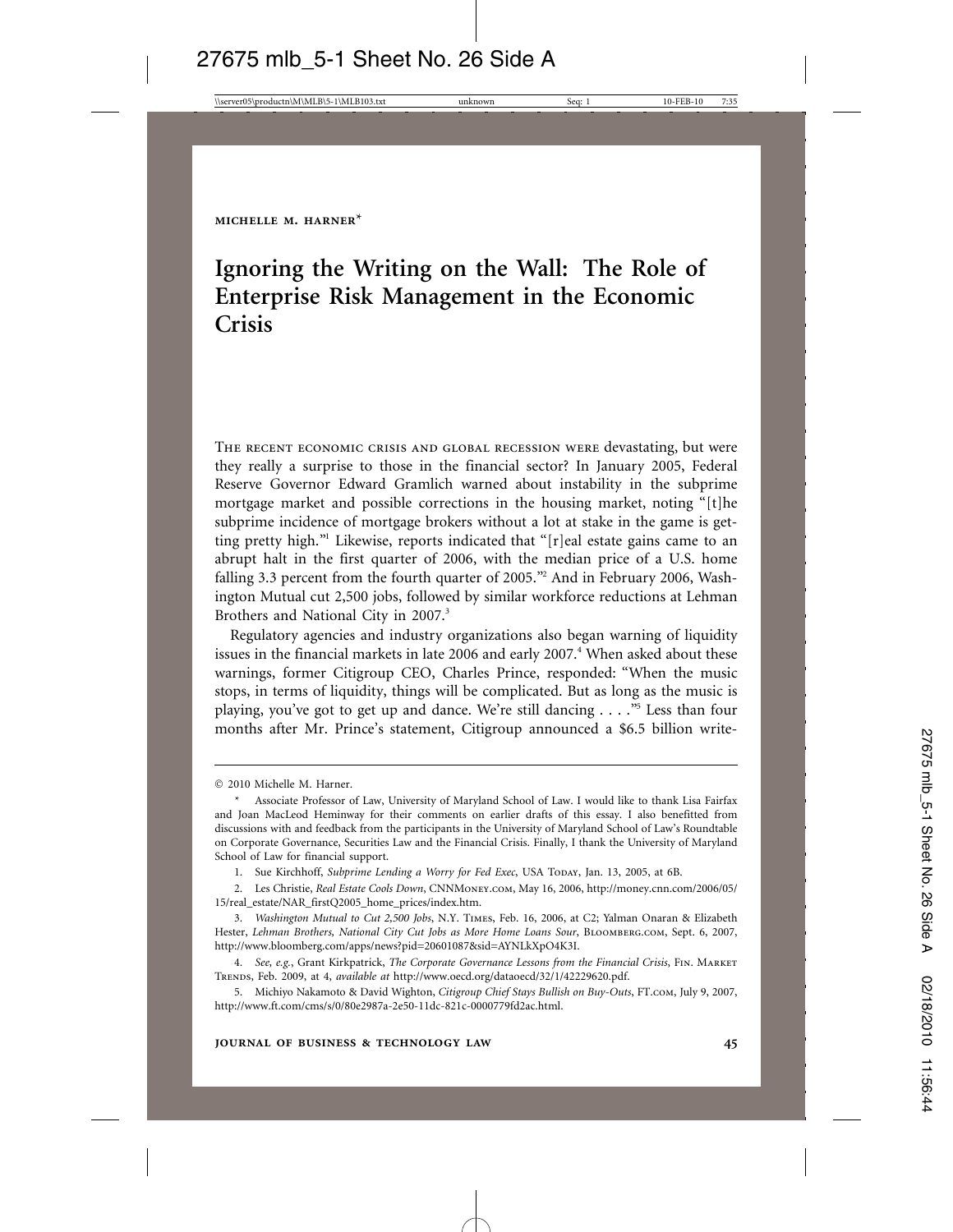down and Mr. Prince's resignation.<sup>6</sup> Citigroup, under Mr. Prince's leadership, took a bullish approach to the crisis and firm risk management, and its stakeholders ultimately paid a significant price.

This essay examines the different approaches to enterprise risk management (ERM) adopted by financial institutions affected by the 2008 economic crisis and how ERM contributed to the survival or failure of those firms.<sup>7</sup> It then considers ERM in the broader context of corporate governance generally. This discussion reflects on ERM techniques for corporate boards and whether boards do or should have a duty to implement an effective ERM program. The essay concludes by encouraging boards, stakeholders, and policymakers to give more attention to ERM programs.

### **erm and the economic crisis**

ERM typically is defined as:

*[A] process, effected by an entity's board of directors, management and other personnel, applied in strategy setting and across the enterprise, designed to identify potential events that may affect the entity, and manage risk to be within its risk appetite, to provide reasonable assurance regarding the achievement of entity objectives.*<sup>8</sup>

ERM integrates behavioral risk management—e.g., corporate governance—with technical or purely financial risk management, such as financial modeling and stress testing.<sup>9</sup> Although both types of risk management showed significant weaknesses in the 2008 economic crisis, this essay concentrates on the corporate governance aspects of ERM.

<sup>6.</sup> Tomoeh Murakami Tse, *Citigroup CEO Resigns; Former Treasury Chief Named Chairman*, Wash. Post, Nov. 5, 2007, at A16.

<sup>7.</sup> This essay uses the term "2008 economic crisis" to reference the entire period of financial turmoil, which became widely evident in late 2007 and continued into 2009.

<sup>8.</sup> Comm. of Sponsoring Orgs. of the Treadway Comm'n (COSO), Enterprise Risk Management—Integrated Framework: Executive Summary 2 (2004), http://www.coso.org/Publications/ERM/ COSO\_ERM\_ExecutiveSummary.pdf [hereinafter COSO Report].

<sup>9.</sup> ERM targets overall firm risk strategy and thus includes all types of potential risk impacting firm performance. These risks can be categorized broadly as financial risks; operational risks; business risks; litigation risks; and governance and human resource risks. *See, e.g.*, THE CONFERENCE BOARD, THE ROLE OF U.S. Corporate Boards in Enterprise Risk Management 11(2006) [hereinafter Conference Board Report]; *see also* Betty Simkins & Steven A. Ramirez, *Enterprise-Wide Risk Management and Corporate Governance*, 39 Loy. U. Chi. L.J. 571, 584 (2008) ("Under ERM, risks can be viewed as falling into two broad areas: core risks (risks which a firm should have a competitive advantage to handle in their business model) and non-core risks (risks which could be hedged by the business or transferred through risk management techniques)."); Martin Lipton et al., Risk Management and the Board of Directors 7–13 (2008), http://blogs.law.harvard.edu/ corpgov/files/2008/11/risk-management-and-the-board-of-directors.pdf (identifying thirteen areas of risk that boards should consider in designing and implementing ERM programs).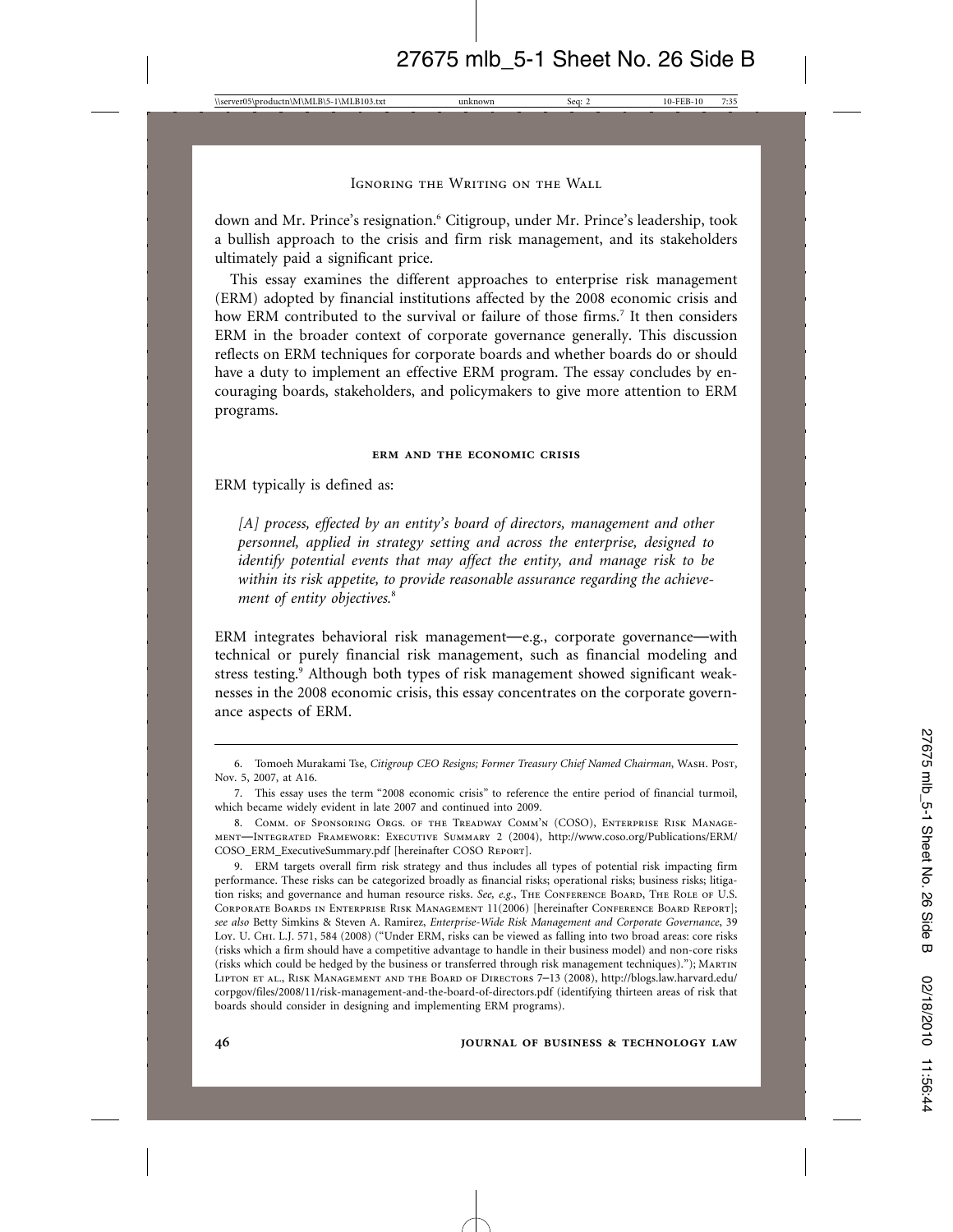ERM targets overall corporate strategy and, when implemented correctly, can manage a corporation's risk appetite and exposure. When ignored or underutilized, it can contribute to a corporation's demise.<sup>10</sup> In fact, many commentators point to ERM failures as contributing to the severity of the 2008 economic crisis. As one industry observer stated: "[T]he financial crisis is the result of a failure of risk management [in the banking and securities markets] on a colossal scale. . . . How did so many major financial players miss or overlook such huge, systemic exposures?"11

A study by the Senior Supervisors Group also suggests that firms with more integrated ERM programs addressed the issues presented by the crisis in a more efficient and effective manner.<sup>12</sup> The study found that "[f]irms that avoided [significant] problems demonstrated a comprehensive approach to viewing firm-wide exposures and risk, sharing quantitative and qualitative information more efficiently across the firm and engaging in more effective dialogue across the management team."13 It also identified weaknesses in certain firms' communication and understanding of risk appetite, balance sheet growth, and liquidity needs. For example, risk managers at UBS learned of potential significant subprime losses in early 2007, but senior management did not understand the extent of the losses until July and did not report the issue to the board until August.<sup>14</sup>

The findings of the study and the movement toward more integrated ERM are logical. The earlier a problem is detected and addressed, the more effective the treatment. Boards may not have been able to prevent the crisis itself. Systemic risk frequently is difficult to identify and manage.15 Nevertheless, boards and senior

13. Kirkpatrick, *supra* note 4, at 8 (summarizing findings of the Senior Supervisors Group Study).

<sup>10.</sup> Government officials and commentators alike have recognized the failure of most firms' ERM in connection with the 2008 economic crisis. *See, e.g.*, Ben S. Bernanke, Chairman, Fed. Reserve, Address at the Federal Reserve Bank of Chicago's Annual Conference on Bank Structure and Competition (May 15, 2008), *available at* http://www.federalreserve.gov/newsevents/speech/bernanke20080515a.htm; Roger Barker, *Observations on the Current Crisis from a Corporate Governance Perspective*, Inst. Directors, Feb. 20, 2009, at 2, http:// www.iod.com/intershoproot/eCS/Store/en/pdfs/article\_responding\_crisis.pdf.

<sup>11.</sup> Risk & Ins. Mgmt. Soc'y, Inc., The 2008 Financial Crisis: A Wake-Up Call for Enterprise Risk Management 3 (Bill Coffin ed., 2009), http://www.RIMS.org/ERMwhitepaper (follow "2008 Financial Crisis a Wake-Up Call for ERM" hyperlink) (quoting Robert P. Hartwig, President of the Insurance Information Institute).

<sup>12.</sup> *See* Senior Supervisors Group, Observations on Risk Management Practices During the Recent Market Turbulence (2008), http://www.newyorkfed.org/newsevents/news/banking/2008/ssg\_risk\_mgt\_ doc\_final.pdf. The Senior Supervisors Group represents supervisory agencies from several countries, including the United States, United Kingdom, and France. *Id.* at 22. The study evaluated the risk management practices of eleven major financial institutions involved in the 2008 economic crisis. *Id.* at 1. Although the Senior Supervisor's Group Study focused on financial firms, the same ERM concepts also apply to non-financial firms. Kirkpatrick, *supra* note 4, at 17–18 (discussing ERM in the context of non-financial firms).

<sup>14.</sup> *Id.* at 11–12.

<sup>15.</sup> Systemic risk can be defined as " 'the probability that cumulative losses will occur from an event that ignites a series of successive losses along a chain of [financial] institutions or markets comprising . . . a system.'" Steven L. Schwarcz, *Systemic Risk*, 97 Geo. L.J. 193, 196–97 (2008) (quoting Alan Greenspan, Remarks at a Conference on Risk Measurement and Systemic Risk, Bd. of Governors of the Fed. Res. Sys. (Nov. 16, 1995)). Duke Professor Steven Schwarcz has examined various definitions of systemic risk, identifying the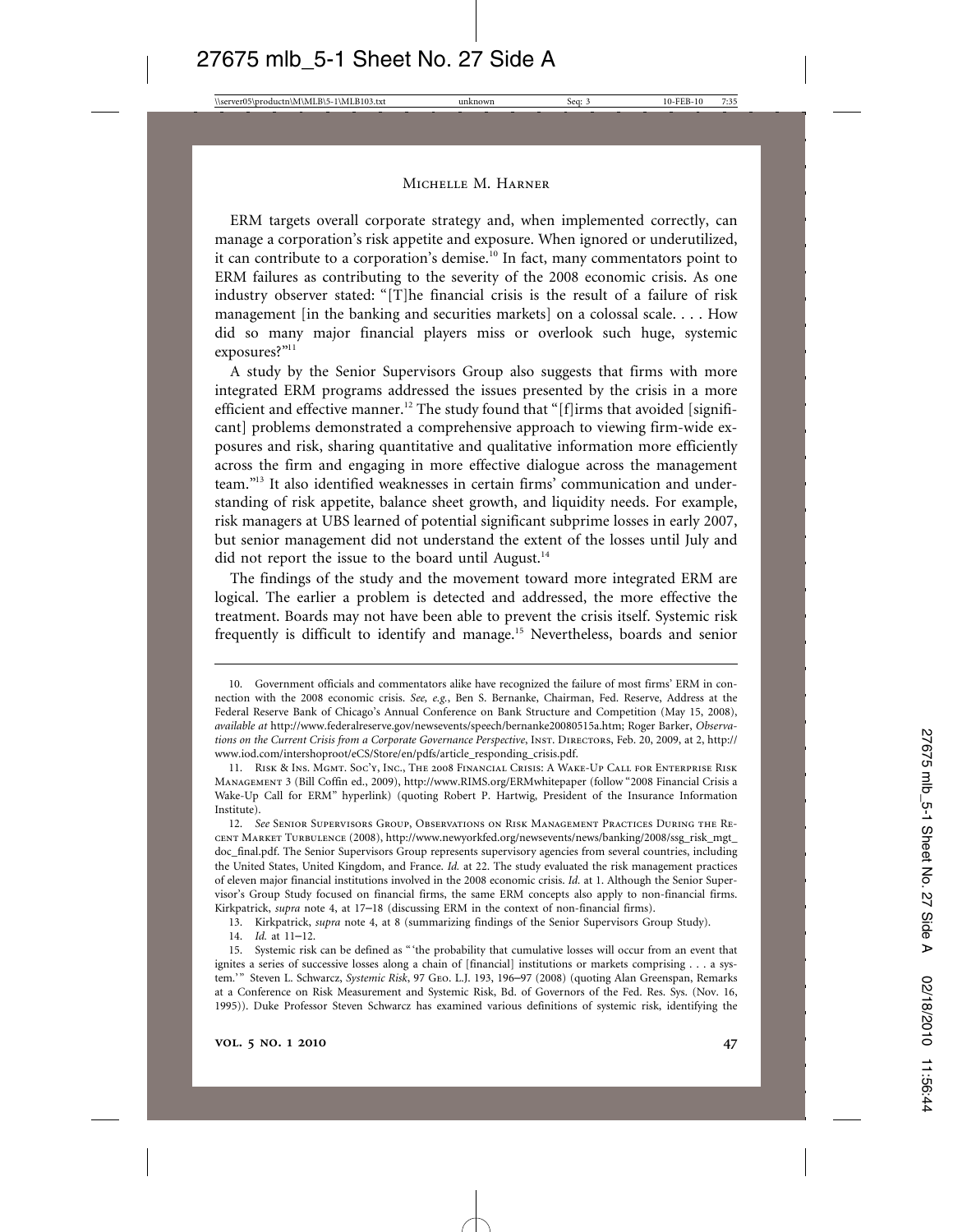management teams likely could have mitigated losses and the severity of the crisis with more information and a better understanding of their firms' overall financial positions.

But is this type of oversight the board's responsibility? The following discussion considers the appropriate role of the board in ERM and, in turn, the role of ERM in corporate governance.

## **erm, the board, and corporate governance**

Certain key elements of ERM suggest that its implementation is a function of the board.16 These elements include objective setting, risk assessment, risk response, and communicating and monitoring the firm's overall risk position.17 The board cannot achieve ERM without the assistance of managers at all levels of the firm. As demonstrated by the 2008 economic crisis, boards cannot, however, completely relegate ERM responsibility to senior or lower management or an already overburdened audit committee.<sup>18</sup>

Several organizations outline a meaningful role for the board in ERM or ERMlike activities. For example, the Principles of Corporate Governance promulgated by the Organisation of Economic Co-operation and Development list the following as board responsibilities: "[r]eviewing and guiding corporate strategy, major plans of action, risk policy, annual budgets and business plans; setting performance objectives; monitoring implementation and corporate performance . . . ."19 Similarly, the American Law Institute's Principles of Corporate Governance charge the

common trait of a triggering event, and has proposed regulations that establish a "liquidity-provider of last resort" to minimize systemic risk. *Id.* at 241–42. In response to the 2008 economic crisis, regulators are rethinking ways to detect and reduce systemic risk. *See, e.g.*, *Financial System Regulation: Hearing Before the H. Comm. on Financial Serv.*, 111th Cong. (2009) (statement of Tim Geithner, Treasury Secretary, U.S. Department of the Treasury), *available at* http://www.treas.gov/press/releases/tg71.htm (suggesting ways to reduce systemic risk, including the creation of a separate entity to monitor risk); Ben S. Bernanke, Chairman, Fed. Reserve, Address at the Council on Foreign Relations (Mar. 10, 2009), *available at* http://www.federalreserve.gov/newsevents/ speech/bernanke20090310a.htm (same).

<sup>16.</sup> Specifically, ERM implicates the board's duty to be informed fully, act in good faith, and implement appropriate oversight procedures. These and other board duties in the context of ERM are discussed below. *See infra* notes 46–61, 65–71 and accompanying text.

<sup>17.</sup> *See* COSO Report, *supra* note 8, at 3–4. The COSO Report details the components of an integrated ERM program; the roles of the board, senior management, and others in that program; and the importance of prioritizing all types of firm personnel in developing risk-related strategies. *Id.* at 3–4, 6–7.

<sup>18.</sup> *See* Conference Board Report, *supra* note 9, at 26 (explaining that "[i]n examining the committee charters of the Top 100 Fortune companies, 66 percent of company charters explicitly ascribe risk solely to their audit committee" and commenting that "audit committees, already overburdened, may not have the skills to oversee an enterprise-wide risk management program which would be based on a wider range of issues than financial reporting and controls"); Kirkpatrick, *supra* note 4, at 5–12 (examining ERM structures and their role in the 2008 economic crisis). Notably, Citigroup follows this approach, assigning risk responsibilities at the board level to an Audit and Risk Management Committee. *See* Citigroup Inc., Annual Report (Form 10-K), at 51 (Feb. 27, 2009) [hereinafter Citigroup 10-K 2009] (for the period ending Dec. 31, 2008).

<sup>19.</sup> Org. of Econ. Co-operation and Dev., OECD Principles of Corporate Governance 24 (2004), *available at* http://www.oecd.org/dataoecd/32/18/31557724.pdf [hereinafter OECD Principles of Corporate Governance].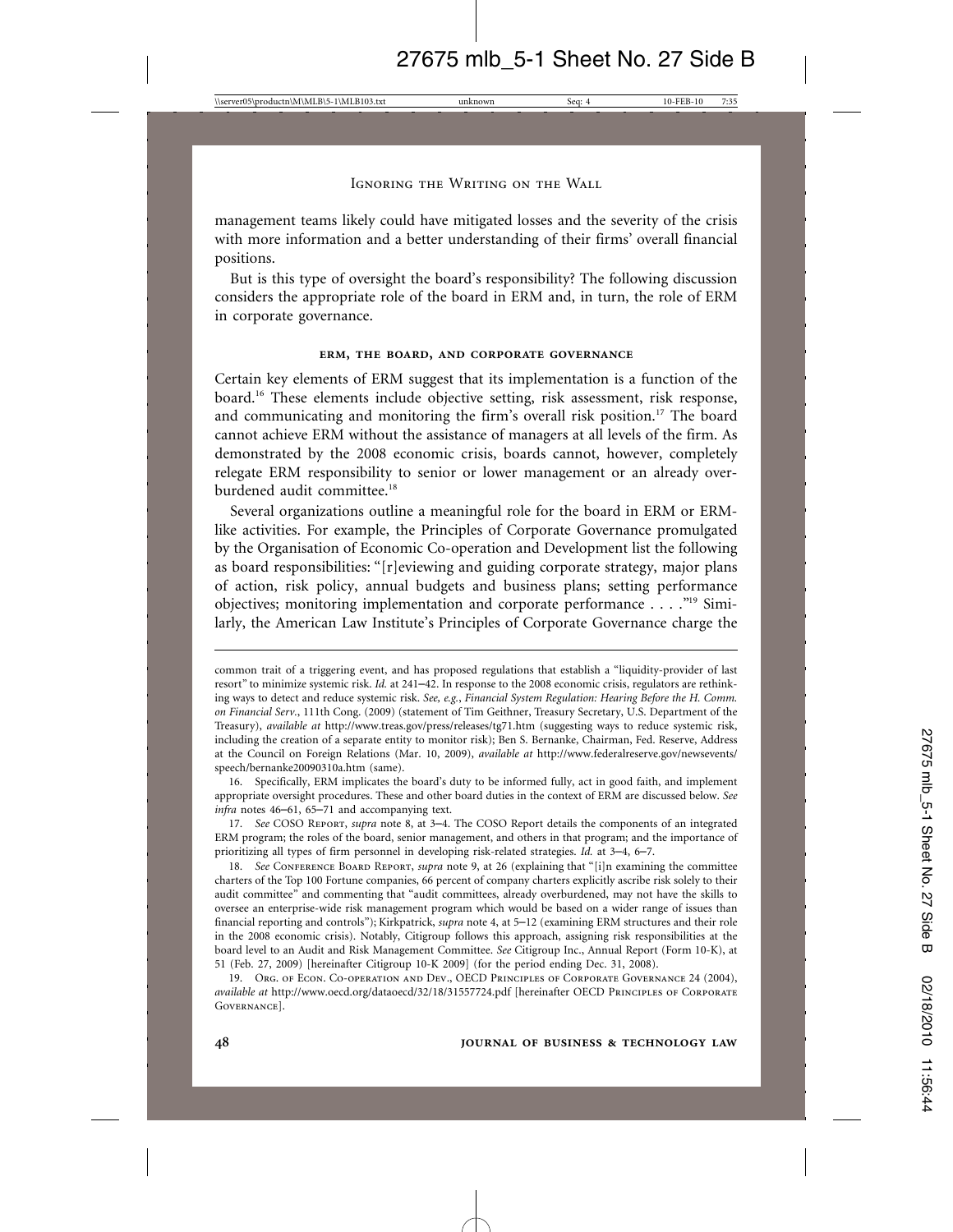board to "[o]versee the conduct of the corporation's business to evaluate whether the business is being properly managed . . . [and to review and,] where appropriate, approve the corporation's financial objectives and major corporate plans and actions."20

Nevertheless, studies of corporate boards indicate a lax approach or, at best, a general indifference toward ERM.<sup>21</sup> In a survey of senior financial executives, seventy-two percent of the respondents "expressed concern about their own company's risk management practices and ability to meet strategic plans."22 A survey of board audit committees indicated that only forty-six percent of respondents were very satisfied with their company's process for identifying risk, and only thirtyeight percent were satisfied with the risk reports they received from management.<sup>23</sup>

Perhaps the 2008 economic crisis will encourage boards to reassess their firms' ERM programs. At least one of the surveys discussed above suggests this to be the case.24 In addition, Standard & Poor's is incorporating the strength of firms' ERM into its ratings calculation.<sup>25</sup> These signs are encouraging. Whether memories of the crisis result in long-term change or simply fade quickly, however, remains to be seen.

#### **erm best practices: lessons from the economic crisis**

As discussed above, UBS's risk management process failed to detect in a timely manner or mitigate the consequences of the 2008 economic crisis. UBS addressed these issues in its 2008 annual report, explaining:

<sup>20.</sup> PRINCIPLES OF CORPORATE GOVERNANCE: ANALYSIS & RECOMMENDATIONS  $\S$  3.02(a)(2)–(3) (Am. Law Inst. 1992) [hereinafter ALI Principles of Corporate Governance]. The reporter's note to ALI Principles of Corporate Governance also explains that, in determining whether action is within the authority of senior executives or requires board action, parties should consider "the economic magnitude of the action in relation to corporate assets and earnings, the extent of risk involved, the time span of the action's effect, and the cost of reversing the action." *Id.* § 3.01 Reporter's Note. The notes further suggest that board action is required for "actions that would foreseeably expose the corporation to significant litigation or significant new regulatory problems." *Id.*

<sup>21.</sup> *See, e.g.*, Simkins & Ramirez, *supra* note 9, at 584 ("Evidence from studies and surveys indicates that, to date, only about 10% of major companies claim to have implemented many aspects of ERM, while almost all the others claim that they plan to do so in the future.").

<sup>22.</sup> Towers Perrin, Financial Crisis Intensifies Interest in Risk Management Among CFOs (2008), http://www.towersperrin.com/tp/showdctmdoc.jsp?url=master\_Brand\_2/USA/News/Spotlights/2008/ Sept/2008\_09\_30\_spotlight\_cfo\_survey.htm#.

<sup>23.</sup> *Audit Committees Put Risk Management at the Top of Their Agendas*, KPMG, June 16, 2008, http:// www.kpmg.co.uk/news/detail.cfm?pr=3120 (discussing a survey of approximately 1,000 audit committee members from companies around the world conducted between November 2007 and March 2008).

<sup>24.</sup> *See* Towers Perrin, *supra* note 22 (noting that fifty-five percent of respondents anticipated changes in risk management practices).

<sup>25.</sup> Standard & Poor's, Enterprise Risk Management: Standard & Poor's to Apply Enterprise Risk Analysis to Corporate Ratings 2 (2008), http://www2.standardandpoors.com/spf/pdf/events/CRTcon ERM5908.pdf ("[W]e will enhance [the] ratings process for nonfinancial companies through an enterprise risk management (ERM) review.").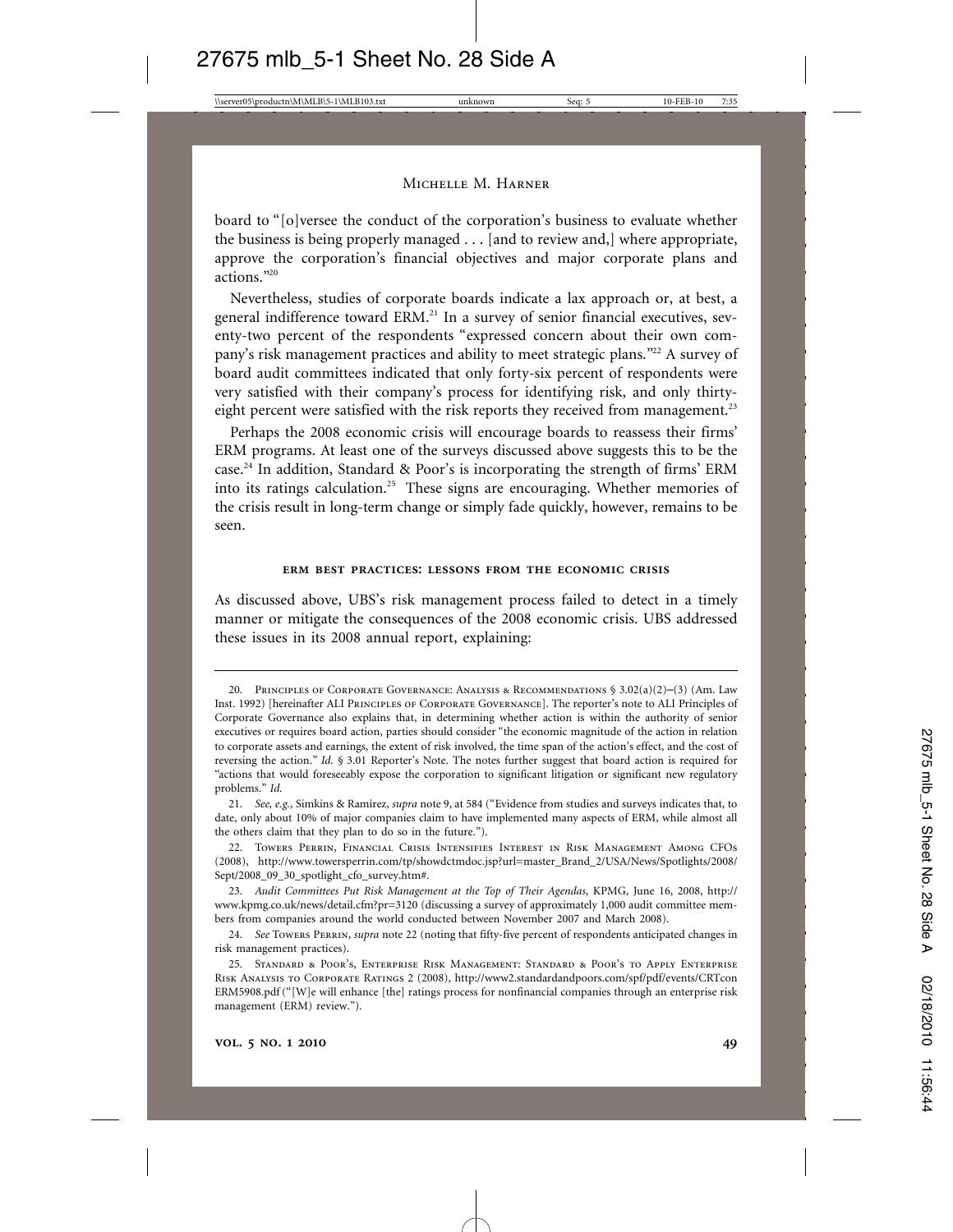*UBS was severely affected by the financial crisis that unfolded in 2007 and worsened in 2008. UBS entered 2008 with significant legacy risk positions, particularly related to US real estate and other credit positions, which exceeded the firm's risk bearing capacity. As reported during 2008, UBS incurred significant losses on these positions. Risk reduction will remain a priority for UBS until risk exposure is commensurate with the firm's targeted risk appetite. UBS identified significant weaknesses in its risk management and control organization, as well as limitations in its traditional market risk, credit risk, liquidity risk and funding risk measures (including the interplay between these measures). As a result of these weaknesses, the firm failed to adequately assess correlated risks and risk concentrations.*<sup>26</sup>

Prior to the crisis, UBS followed a "silo" approach to risk management.<sup>27</sup> Each group within the organizational structure had a role to play in the risk management process, but there was little coordination, communication, or monitoring among the groups. For example, UBS's Board of Directors was "responsible for the firm's fundamental approach to risk, for approving . . . risk principles and for determining . . . risk capacity.<sup>"28</sup> The board had no meaningful involvement, however, in the development, implementation, or monitoring of the process. Those tasks were divided among various groups, including the Executive Board, the Chief Risk Officer, the Chief Financial Officer, and the General Counsel.<sup>29</sup> This silo or segregated approach to risk management was and, to some extent, still is common among financial institutions and other firms.<sup>30</sup> Moreover, many firms, including

<sup>26.</sup> UBS AG, Annual Report (Form 20-F), at 120 (Mar. 11, 2009) (for the period ending Dec. 31, 2008).

<sup>27.</sup> *See* Thomas L. Barton et al., Making Enterprise Risk Management Pay Off 11 (2002) (distinguishing the silo approach from firm-wide enterprise risk management and discussing the early prevalence of the silo approach); Simkins & Ramirez, *supra* note 9, at 581 (explaining the silo approach as the "management of insurance, foreign exchange risk, operational risk, credit risk, and commodity risks each conducted as narrowly-focused and fragmented activities").

<sup>28.</sup> UBS AG, HANDBOOK 2006/2007, at 58, http://www.ubs.com/1/e/investors/annualreporting/archive. html?template=layer&selected=125275 (follow the "English" hyperlink in the "Handbook" column and "2006" row) [hereinafter UBS AG HANDBOOK].

<sup>29.</sup> *Id.* UBS describes its Executive Board as an executive team that includes "the Group CEO, the CEOs of the three Business Groups as well as senior leaders representing major growth businesses and geographic markets" and that is responsible for business management. *See* UBS AG, Annual Review 2006, at 32, http://www. ubs.com/1/e/investors/annualreporting/archive.html (follow the "English" hyperlink in the "Annual Review" column and "2006" row) (explaining the structure and purpose of the Executive Board and the dual board requirement imposed under Swiss banking law).

<sup>30.</sup> *See, e.g.*, Simkins & Ramirez, *supra* note 9, at 581, 587 (noting that "many organizations still continue to address risk in 'silos' " and explaining that this structure often is a CEO-centric model); *see also* Citigroup Inc., Annual Report (Form 10-K), at 59 (Feb. 23, 2007) ("The independent risk managers at the business level are responsible for establishing and implementing risk management policies and practices within their business, for overseeing the risk in their business, and for responding to the needs and issues of their business."); Goldman Sachs Group Inc., Annual Report (Form 10-K), at 105 (Jan. 27, 2009) ("Segregation of duties and management oversight are fundamental elements of our risk management process."); Goldman Sachs Group Inc., Annual Report (Form 10-K), at 88 (Feb. 6, 2007) (same). Notably, Citigroup revamped its approach to risk management during 2008 and now reports that "[s]ignificant focus has been placed on fostering a risk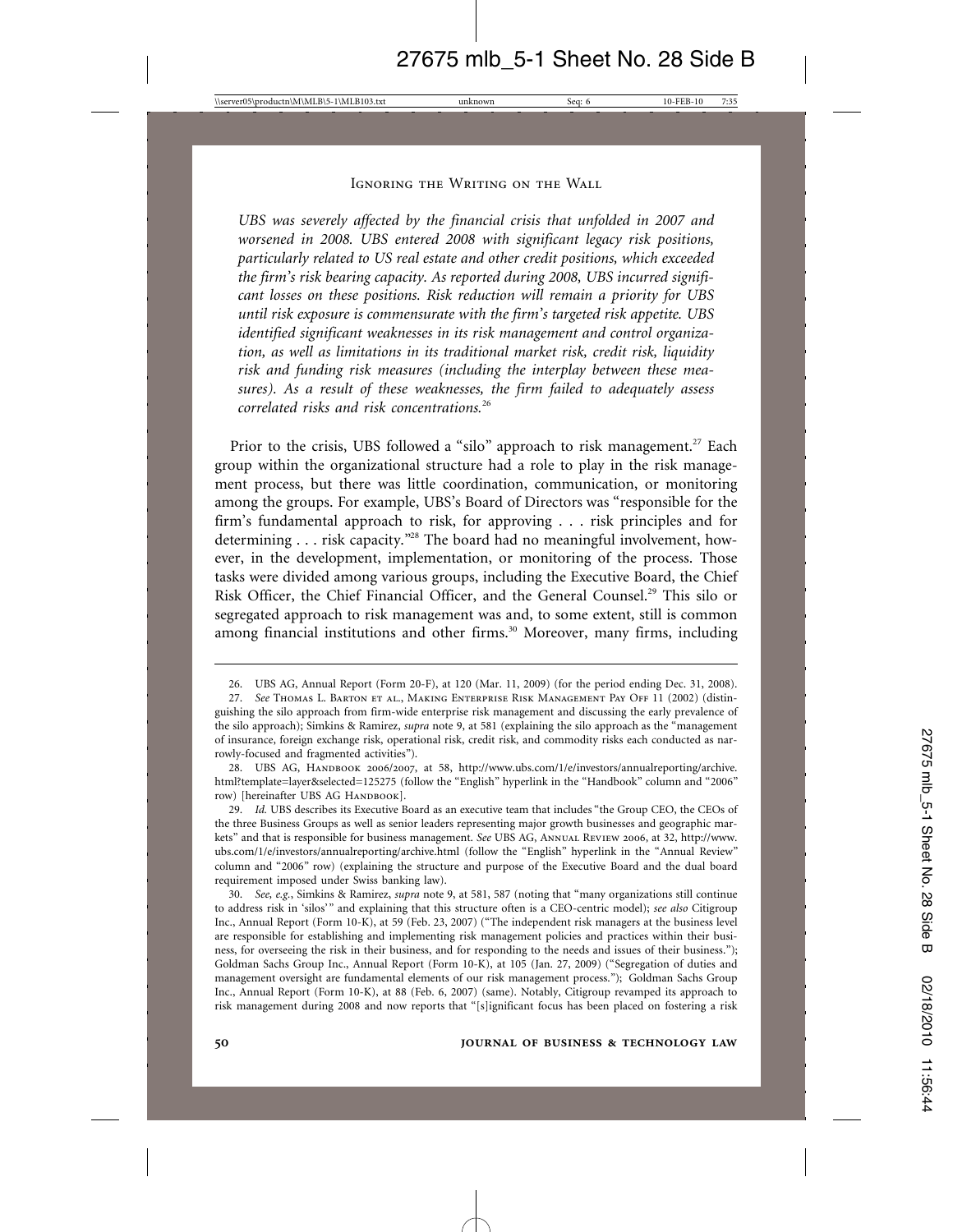UBS, Lehman Brothers, and Wachovia, limited the role of the board in the risk management process.<sup>31</sup>

In response to the crisis, UBS revamped its risk management structure to, among other things, "strengthen the roles and responsibilities" of the board and "integrate its approach to risk control."32 UBS created a new risk committee of the board to "oversee[ ] the firm's risk profile and the implementation of risk management and control principles.<sup>"33</sup> It also increased the emphasis on risk reporting, providing for certain daily reports to senior management and monthly and quarterly reports from the business divisions for purposes of updating the board.<sup>34</sup> Although the value of any ERM program lies primarily in its execution, UBS at least is establishing a viable framework.

Best practices promulgated by industry organizations urge firms to take an integrated approach to ERM. "Cultivation of a consistent 'risk culture' throughout firms is the most important element in risk management."<sup>35</sup> These reports emphasize that risk management cannot be static and is most effective when it is "built into an entity's infrastructure" and "intertwined with an entity's operating activities."36

The board can play a key role in developing a firm's ERM and cultivating a risk culture. Some commentators suggest that the board, among other things, "evaluat[e] the risks associated with corporate strategies, defin[e] the risk appetite of the company, [and] ensur[e] that appropriate resources are devoted to risk identification, avoidance, and mitigation."<sup>37</sup> Others urge boards to review and reassess the composition and expertise of risk management committees, clearly define re-

32. UBS AG, Annual Report (Form 20-F), at 120 (Mar. 11, 2009) (for the period ending Dec. 31, 2008).

33. *Id.* at 121.

34. *Id.* at 122.

35. Peter Green & Jeremy Jennings-Mares, *IIF's Final Report on Market Best Practices for Financial Institutions and Financial Products*, Banking & Fin. Serv. Pol'y Rep., Sept. 2008, at 1; *see also* Conference Board Report, *supra* note 9, at 23 (quoting Jenne K. Britell, Chairman and CEO, Structured Ventures, Inc. and director of various companies as saying "[w]ithout tone at the top, a company can never have enough auditors, lawyers or compliance to make risk oversight work").

36. COSO Report, *supra* note 8, at 17.

37. Barker, *supra* note 10, at 2; *see also* Contemporary Risk Mgmt. Policy Group, Containing Systemic Risk: The Road to Reform 11–12 (2008), http://www.crmpolicygroup.org/docs/CRMPG-III.pdf [hereinafter CRMPG REPORT] (recommending "comprehensive exercises aimed at estimating risk appetite" and encouraging involvement of the board and senior management).

culture based on a policy of 'Taking Intelligent Risk with Shared Responsibility, without forsaking Individual Accountability.'" Citigroup 10-K 2009, *supra* note 18, at 51.

<sup>31.</sup> Lehman Bros. Holding, Inc., Annual Report (Form 10-K), at 69 (Jan. 29, 2009) (board members not included in risk committee); Wachovia Corp., Annual Report (Form 10-K), at 34 (Feb. 28, 2007), *available at* https://www.wachovia.com/common\_files/2006\_Annual\_Report.pdf (explaining that board members are not included in the risk committee; the risk committee reports to the board of directors); *see also supra* notes 27–29 and accompanying text.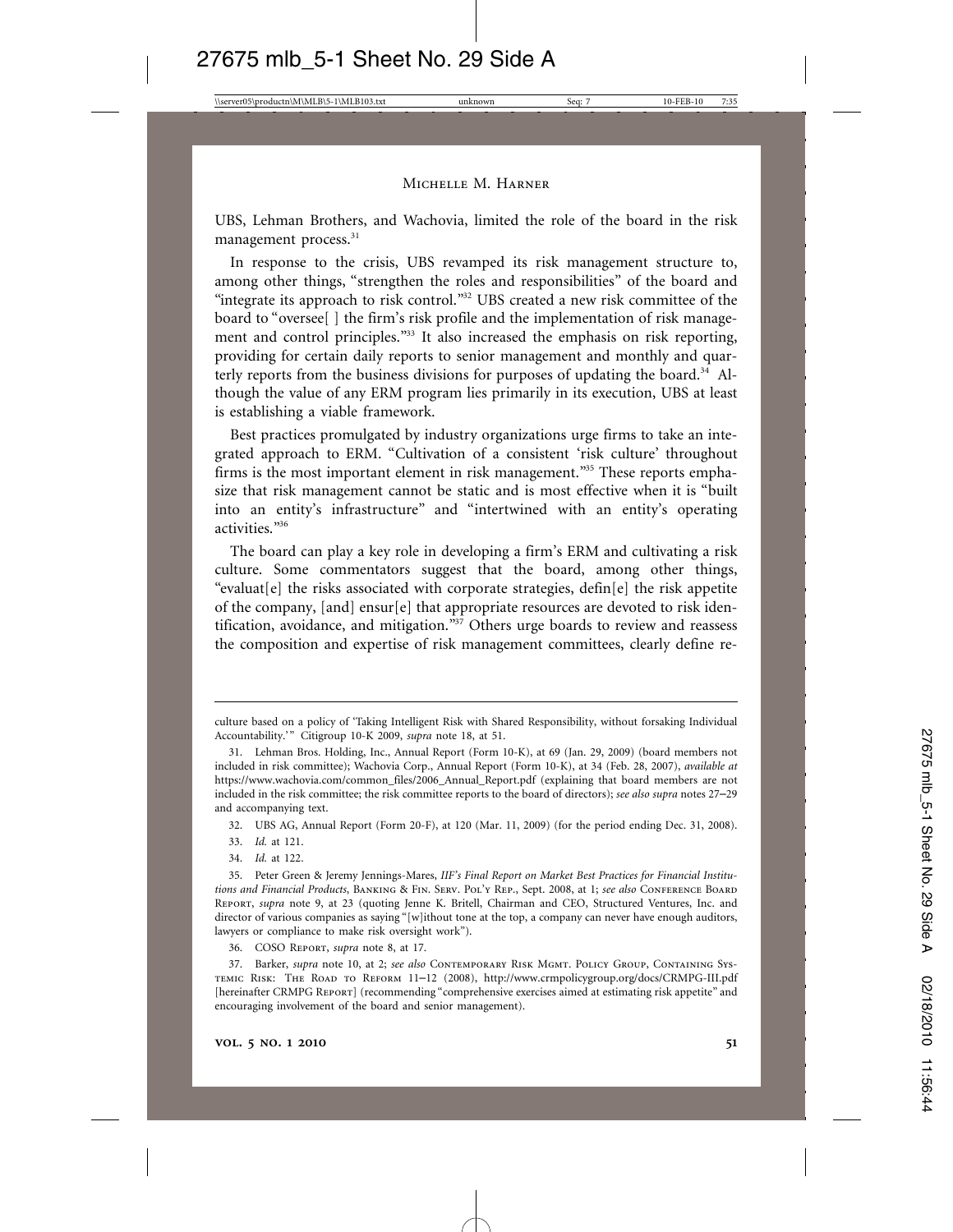sponsibility for risk decisions, and ensure a robust reporting system.<sup>38</sup> To perform any of these tasks, "the boards need to be educated on risk issues and to be given the means to understand risk appetite and the firm's performance against it."<sup>39</sup>

Consequently, communication and coordination among the board, senior management, and others in the firm are essential to effective ERM. These elements also are among the most challenging for large business entities to implement. Some commentators suggest using a Chief Risk Officer (CRO) to facilitate information flow; others suggest forming a risk committee separate from the board's audit committee that includes at least some independent board members and perhaps management.40 No one form of ERM will fit every firm, and simply designating a CRO or creating a separate risk committee is not enough. All parties involved in the firm's ERM program, including the board, must be engaged in the process.

The question then becomes how to encourage firms to adopt meaningful ERM programs, given the extensive reporting requirements, compliance programs, and operational issues already demanding their upmost attention. Proponents of ERM suggest that comprehensive risk management is not an "add on," but rather an assessment tool that infiltrates all aspects of the business, including reporting and compliance.41 From this perspective, ERM could streamline existing responsibilities and enhance overall operations and performance results.42 But this possible upside likely is a tough sale in corporate America, even after the 2008 economic crisis.<sup>43</sup>

# **encouraging erm**

Linking ERM to firm profitability likely would accelerate the ERM movement. Most firms seek to maximize returns to investors. Consequently, firms tend to adopt voluntarily (or involuntarily, under market or investor pressure) techniques, like ERM, that potentially enhance those returns.<sup>44</sup> Additional empirical research

<sup>38.</sup> *See, e.g.*, Conference Board Report, *supra* note 9, at 6–7 (recommending six primary tasks for boards considering ERM); Lipton et al., *supra* note 9, at 15–17 (encouraging boards to review committee composition, undertake risk management training, and improve lines of communication).

<sup>39.</sup> Kirkpatrick, *supra* note 4, at 19 (summarizing findings of a report by the Institute of International Finance (IIF), which examined board performance).

<sup>40.</sup> *See, e.g.*, Green & Jennings-Mares, *supra* note 35, at 1 (noting that the IIF recommends designating "a Chief Risk Officer (CRO) with sufficient seniority, authority, and independence from line business management to have a meaningful impact on decisions"); Kirkpatrick, *supra* note 4, at 19 (discussing value of CROs and separate risk committees).

<sup>41.</sup> *See, e.g.*, Conference Board Report, *supra* note 9, at 10 ("ERM should not be seen as an entirely new and separate infrastructure."); COSO Report, *supra* note 8, at 17 (disputing notion that ERM is "something added on to an entity's activities").

<sup>42.</sup> *See, e.g.*, Conference Board Report, *supra* note 9, at 18 (citing survey data to suggest that, as ERM develops, "directors' perceptions of risk management oversight [will] evolve from a compliance practice to an exercise that is meant to bring clarity, focus and efficiency to the strategy-setting role of the corporate board").

<sup>43.</sup> *Id.* ("Many directors interviewed resisted what they termed 'an excessively formal' way to incorporate risk management into their deliberations.").

<sup>44.</sup> *See* Cas. Actuarial Soc'y, Overview of Enterprise Risk Management 27 (2003) (citing examples of organizations implementing ERM and benefiting from increased investment returns and decreased capital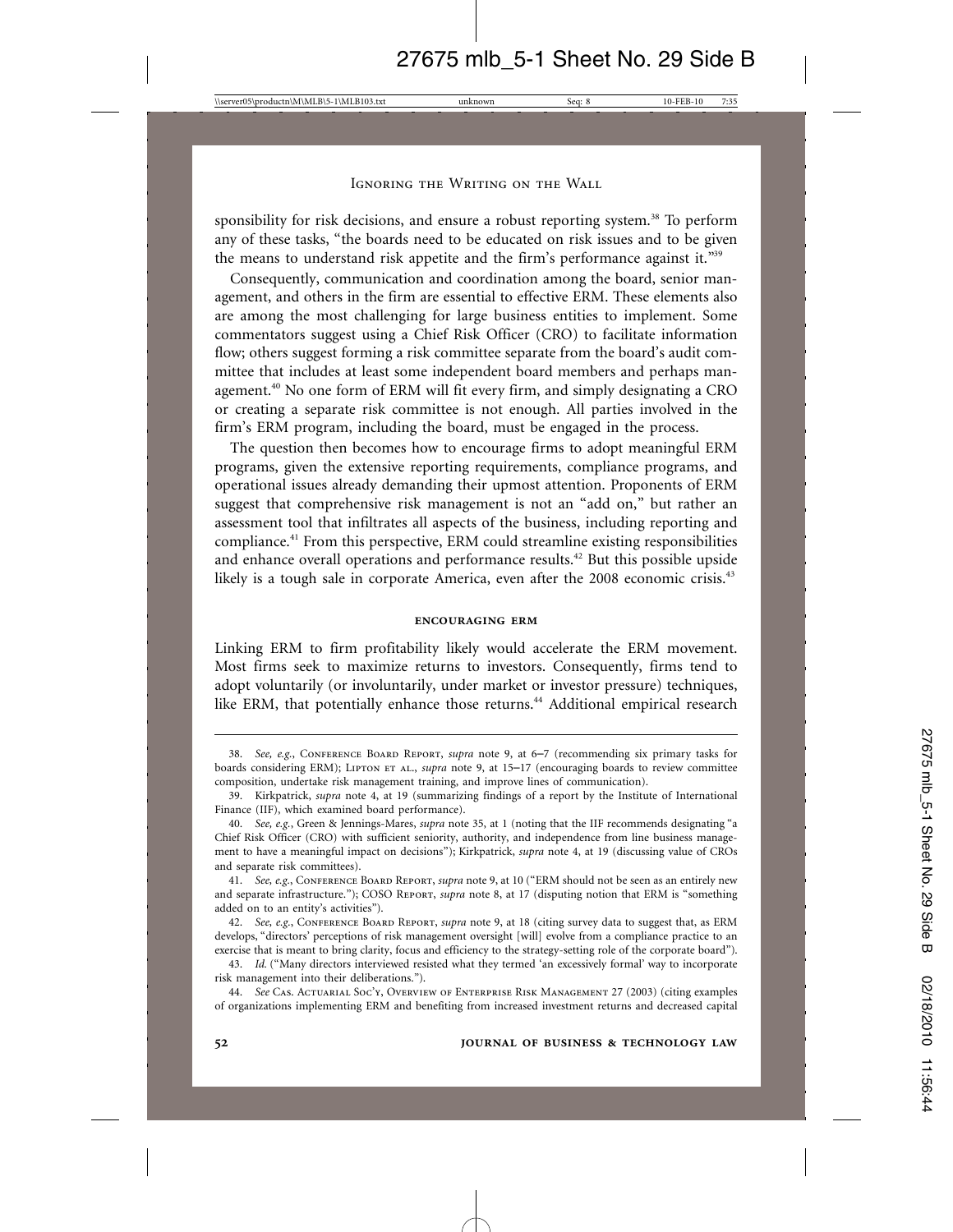demonstrating the value of ERM—either by increasing profits or reducing losses is needed and warranted.<sup>45</sup>

Potential legal liability also influences corporate conduct. A board's failure to implement an effective ERM program would appear to breach the board's duty of care. Indeed, without effective ERM, a board arguably is approving overall firm strategy or making other critical decisions without necessary and adequate information.<sup>46</sup> Nevertheless, litigants and courts generally cast ERM claims as failure-to-monitor claims, perhaps because of the barriers to imposing duty of care liability on boards.<sup>47</sup> A failure-to-monitor claim is governed largely by the standards articulated in three Delaware state court decisions,<sup>48</sup> i.e.,

46. *See, e.g.*, Smith v. Van Gorkom, 488 A.2d 858, 872 (Del. 1985) (finding the board liable for failing to inform itself of " 'all material information reasonably available'" (quoting Aronson v. Lewis, 473 A.2d 805, 812 (Del. 1984))). The *Van Gorkom* decision was intensely criticized and subsequently weakened by legislative action. *See* Del. Code Ann. tit. 8, § 102(b)(7) (2009). *See* Bayless Manning, *Reflections and Practical Tips on Life in the Boardroom After* Van Gorkom, 41 Bus. Law. 1 (1985) (criticizing several aspects of *Van Gorkom*). *But see* Lawrence A. Hamermesh, *A Kinder, Gentler Critique of* Van Gorkom *and Its Less Celebrated Legacies*, 96 Nw. U. L. Rev. 595, 595–602 (2002) (acknowledging prior criticisms and considering contributions of case); Lynn A. Stout, *In Praise of Procedure: An Economic and Behavioral Defense of* Smith v. Van Gorkom *and the Business Judgment Rule*, 96 Nw. U. L. Rev. 675, 693 ("The wisdom of the Delaware Supreme Court's decision in Van Gorkom can only be fully appreciated if we are willing to move beyond rational choice, and in particular to recognize the key role that socially contingent altruism may play in shaping the behavior of corporate directors."). Nevertheless, *Van Gorkom* underscores the need for informed board decisions under the business judgment rule. *Van Gorkom*, 488 A.2d at 872.

47. The business judgment rule, exculpation clauses (for example, enacted in accordance with 8 DEL. Code Ann. tit. 8,  $\S$  102(b)(7)), indemnification agreements, and insurance policies generally protect directors from personal liability for breaches of the duty of care. J. Phil Carlton & M. Guy Brooks, III, *Corporate Director* and Officer Indemnification: Alternative Methods for Funding, 24 WAKE FOREST L. REV. 53, 53-55 (1989) (describing the interplay of exculpatory agreements, indemnification agreements, and insurance in protecting directors). The business judgment rule is a presumption that board decisions are made in good faith, on an informed basis and in the best interests of the corporation. *See, e.g.*, *Aronson*, 473 A.2d at 812; *see also In re* Walt Disney Co. Derivative Litig., 906 A.2d 27, 52 (Del. 2006); Joan MacLeod Heminway, *Enron's Tangled Web: Complex Relationships; Unanswered Questions*, 71 U. Cin. L. Rev. 1167, 1171–73, 1177–78 (2003) (explaining the power structure of the corporation, the role of the business judgment rule, and the *Van Gorkom* decision as applied in the context of *Enron*). Although certain circumstances involving potential self-interest, conflicts of interest, or undue influence may warrant increased scrutiny of board conduct, ordinary-course board decisions generally garner the protection of the business judgment rule. For a discussion of the business judgment rule in the context of potential conflict situations, see sources and proposal discussed in Michelle M. Harner, *Corporate Control and the Need for Meaningful Board Accountability*, 94 Minn. L. Rev. (forthcoming 2010), *available at* http://papers.ssrn.com/sol3/papers.cfm?abstract\_id=1393883.

48. For an excellent discussion of these three cases and their relation to failure-to-monitor claims, see Stephen M. Bainbridge, Caremark *and Enterprise Risk Management*, 34 J. Corp. L. 967 (2009).

requirements); *see also* COSO Report, *supra* note 8, at 1 (noting that ERM enables management to enhance value building capacity).

<sup>45.</sup> *See* Simkins & Ramirez, *supra* note 9, at 582–83, 585 (citing several studies on ERM and noting that "[o]ne deterrent [to major companies implementing ERM] is the need for more information on implementing ERM, including case studies and educational materials"); *see also* COSO Report, *supra* note 8, at 1 ("Value is maximized when management sets strategy and objectives to strike an optimal balance between growth and return goals and related risks, and efficiently and effectively deploys resources in pursuit of the entity's objectives."). "In addition, ratings agencies, institutional investors, and insurance companies underwriting directors' and officers' liability insurance policies are increasingly focusing on whether companies have ERM processes in place." Conference Board Report, *supra* note 9, at 5.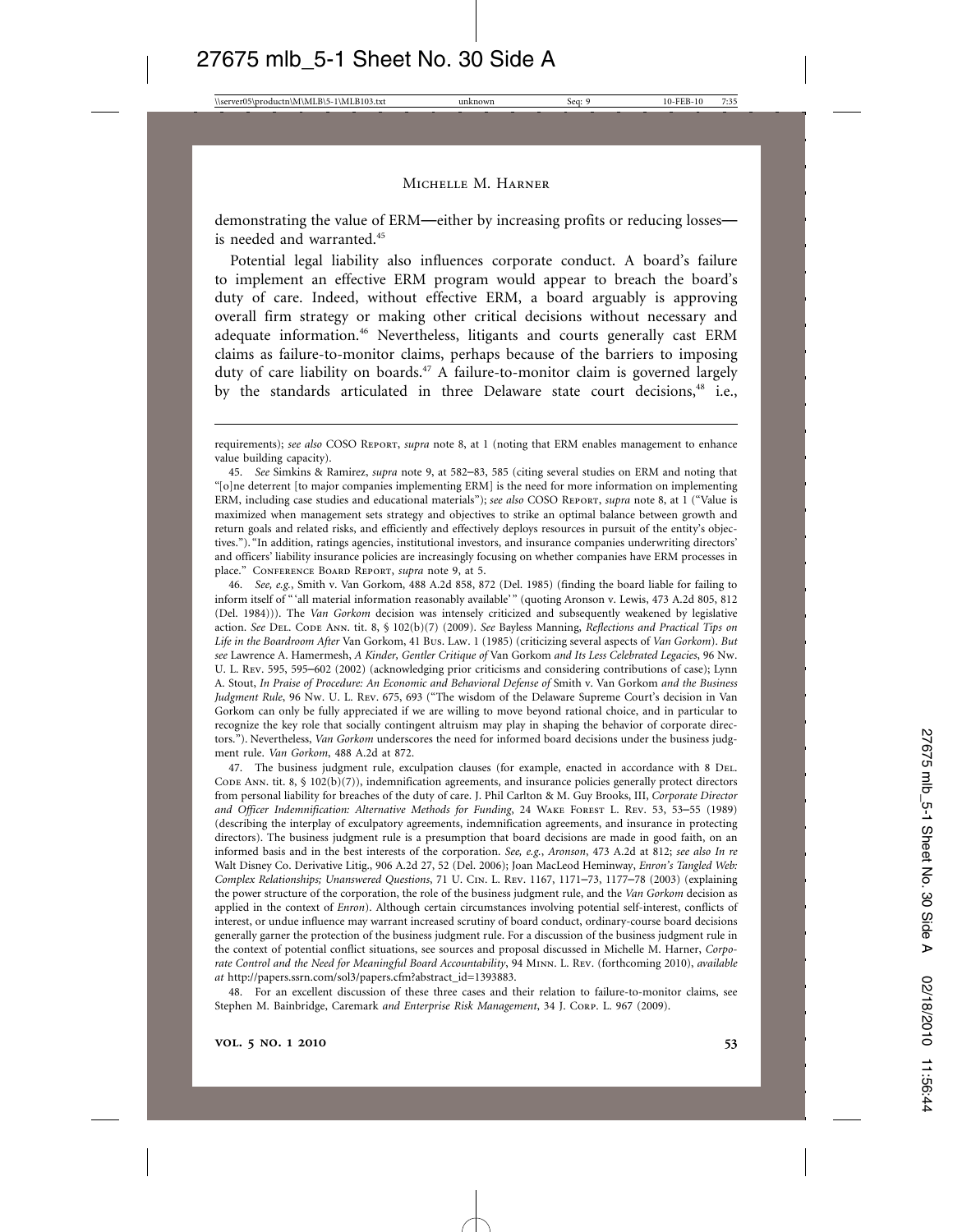Caremark,<sup>49</sup> Guttman,<sup>50</sup> and *Stone*<sup>51</sup>. Under this case trilogy, a failure-to-monitor claim is reviewed in terms of bad faith and duty of loyalty; to succeed, plaintiffs must show "a sustained or systematic failure of the board to exercise oversight such as an utter failure to attempt to assure a reasonable information and reporting system exists."<sup>52</sup> This standard is difficult to prove, as reiterated by Chancellor Chandler in the *Citigroup* litigation.<sup>53</sup>

In *Citigroup*, the plaintiffs "argue[d] that the director defendants breached their duty of oversight either because the oversight mechanisms were not adequate or because the director defendants did not make a good faith effort to comply with the established oversight procedures."54 The plaintiffs' primary evidence to support their allegations of misconduct was the board's failure to mitigate Citigroup's risk exposure in response to market and industry indications of problems in the subprime market.<sup>55</sup> The plaintiffs did not dispute that Citigroup had risk management controls in place, including a designated audit and risk management committee.<sup>56</sup> Chancellor Chandler characterized the plaintiffs' evidence as, at best, evidence of bad business decisions, which are protected by the business judgment rule.<sup>57</sup> Accordingly, Chancellor Chandler dismissed the plaintiffs' failure-to-monitor claims.<sup>58</sup>

In a thoughtful article, Professor Stephen Bainbridge compares and contrasts ERM with traditional compliance monitoring and analyzes ERM under *Caremark* and its progeny.59 Professor Bainbridge largely agrees with the result in *Citigroup*, concluding that "[i]f *Caremark* is the most difficult theory of liability in corporate law, risk management needs to be the most difficult variant of *Caremark* claims."60 He also acknowledges and explains, however, factors in the ERM context that might warrant fiduciary liability.<sup>61</sup>

Professors Betty Simkins and Steven Ramirez present an alternative proposal for encouraging ERM programs through regulatory disclosure requirements.<sup>62</sup> They do not endorse substantive interference in a firm's ERM decisions.<sup>63</sup> Rather, they leave those decisions to the board's discretion and require only disclosure of the firm's

- 54. *Id.* at 127.
- 55. *Id.* at 127–28.
- 56. *Id.* at 127.
- 57. *Id.* at 128.
- 58. *Id.* at 139–40.

- 60. *Id.* at 990.
- 61. *Id*. at 985–89.
- 62. *See* Simkins & Ramirez, *supra* note 9.
- 63. *Id*. at 592.

<sup>49.</sup> *In re* Caremark Int'l Inc. Derivative Litig., 698 A.2d 959 (Del. Ch. 1996).

<sup>50.</sup> Guttman v. Huang, 823 A.2d 492 (Del. Ch. 2003).

<sup>51.</sup> Stone v. Ritter, 911 A.2d 362 (Del. 2006).

<sup>52.</sup> *Caremark*, 698 A.2d at 971.

<sup>53.</sup> *In re* Citigroup Inc. S'holder Derivative Litig., 964 A.2d 106, 125 (Del. Ch. 2009).

<sup>59.</sup> *See* Bainbridge, *supra* note 48, at 975–76, 981.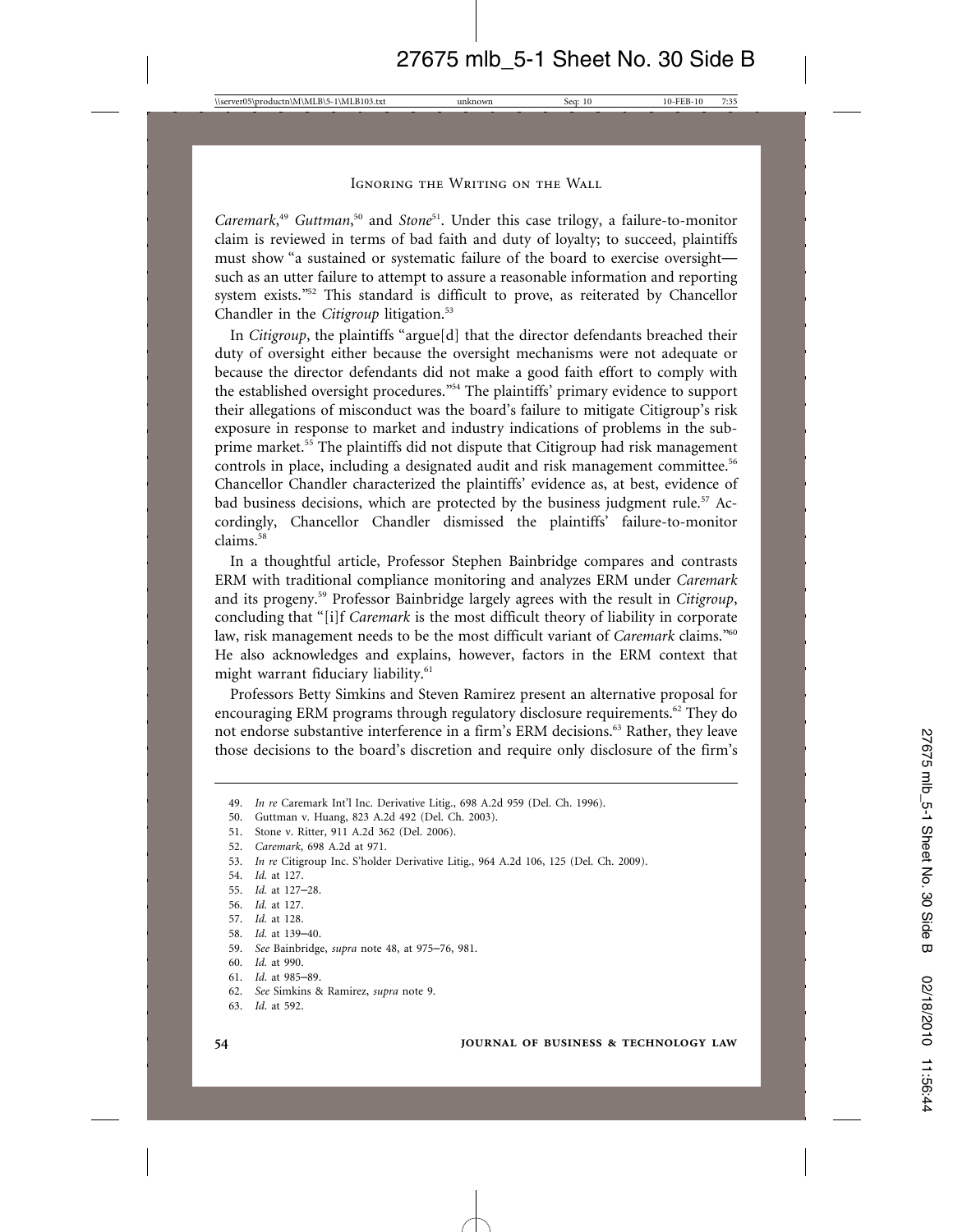ERM program and significant risk exposures.<sup>64</sup> The transparency envisioned by the proposal presumably would influence boards to adopt at least some form of ERM.

The growing academic dialogue regarding ERM is welcome and complements nicely the existing business and finance literature. This essay contributes to the dialogue by asking boards, stakeholders, and policymakers to consider the core informational value of ERM.

# **erm's informational value**

Thinking about ERM solely as a monitoring process undercuts its potential value. An essential component of ERM is a firm-wide monitoring and reporting system. But equally important is the information targeted by the system and transmitted to the board.65 As discussed above, the board should review, understand, and approve a firm's risk appetite and ongoing risk strategy. A board, in turn, must receive the necessary information and reports to make these decisions.<sup>66</sup> A board's failure to be reasonably informed about risk-related decisions potentially impairs firm performance and ultimate profitability.

Such a failure also may warrant legal liability for the board and senior management. As Chancellor Chandler explained in *Citigroup*: "A plaintiff can show bad faith conduct by, for example, properly alleging particularized facts that show that a director *consciously* disregarded an obligation to be reasonably informed about the business and its risks or *consciously* disregarded the duty to monitor and oversee the business."<sup>67</sup> Bad faith conduct is excluded from the business judgment rule,

66. *See, e.g.*, OECD Principles of Corporate Governance, *supra* note 19, at 25 ("In order to fulfil [sic] their responsibilities, board members should have access to accurate, relevant and timely information."); *see also* CRMPG Report, *supra* note 37, at 13 ("What [boards] can do, and what management can help them do, is to ask the right questions and insist that they have the information—properly presented—that allows them to exercise their oversight responsibilities.").

67. *In re* Citigroup Inc. S'holder Derivative Litig., 964 A.2d 106, 125 (Del. Ch. 2009); *see also* Stone v. Ritter, 911 A.2d 362, 369 (Del. 2006) (discussing bad faith standard); *In re* Walt Disney Co. Derivative Litig., 906 A.2d 27, 67 (Del. 2006) (same); Lisa M. Fairfax, *Spare the Rod, Spoil the Director? Revitalizing Directors' Fiduciary Duty Through Legal Liability*, 42 Hous. L. Rev. 393, 417 (2005) (analyzing good faith in the context of the Sarbanes-Oxley Act and noting that courts "have suggested that the fiduciary duty of good faith encompasses a duty to remain informed and to ask appropriate questions of corporate officers"); Hilary A. Sale, *Delaware's Good Faith*, 89 CORNELL L. REV. 456, 494 (2004) ("Fiduciaries who ignore deficiencies in the information they receive or the reporting system on which they rely violate their duty of good faith to the share-

<sup>64.</sup> *Id.* at 593 ("Firms should be required to provide qualitative disclosures regarding their approach to enterprise risk management . . . .").

<sup>65.</sup> Likewise, an effective ERM program should consider and may improve the communication and sharing of information between the board and shareholders. *See supra* notes 12–14 and accompanying text. In general, "[w]hen a board of directors seeks shareholder action, the fiduciary duty of disclosure, which is a specific application of the duties of care and loyalty, requires that the board 'disclose fully and fairly all material information within the board's control.'" Wayne County Employees Ret. Sys. v. Corti, No. 3534-CC, 2009 Del. Ch. LEXIS 126, at \*26 (Del. Ch. July 24, 2009) (quoting Wayne County Employees Ret. Sys. v. Corti, 954 A.2d 319, 330 (Del. Ch. 2008)). Although breaches of the duty of disclosure are often difficult to prove, shareholder communication is an essential component of good corporate governance. Moreover, the board knowingly withholding or failing to disclose information to shareholders may support a finding of bad faith. *See infra* notes 67–71 and accompanying text.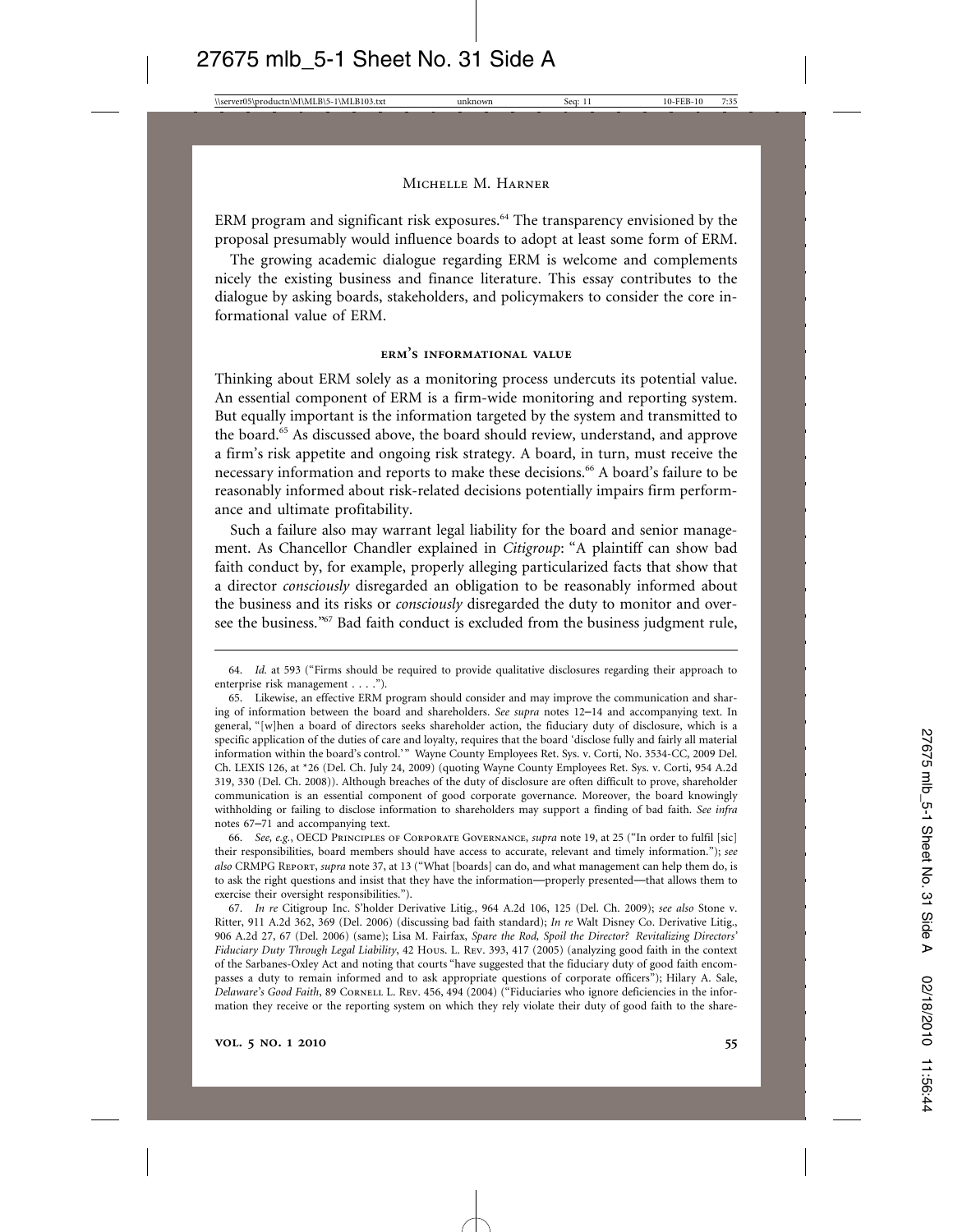statutory exculpatory clauses, and some indemnification and insurance policies, and it frequently constitutes a breach of the board's duty of loyalty.<sup>68</sup>

A finding of bad faith has teeth, but it also is very difficult to prove. Existing standards require a showing that the board *consciously* disregarded its duty.<sup>69</sup> This standard may nevertheless provide baseline protection in the ERM context.<sup>70</sup> For example, as the ERM discipline matures, firms likely will define more clearly the role of and expectations for the board in ERM. A board's failure to obtain information necessary to satisfy its assigned ERM tasks or make any risk-related decisions may constitute bad faith conduct.<sup>71</sup> If the board receives the information and sim-

holders."). The plaintiffs in *Citigroup* did challenge certain board decisions, including approval of a share repurchase program and the CEO's compensation package, but they did so based on allegations of waste and not bad faith or a conscious disregard of the board's duty to be informed. *Citigroup*, 964 A.2d at 111–12.

68. *See, e.g.*, DEL. CODE ANN, tit. 8 § 102(b)(7) (excluding bad faith conduct from scope of permissible director exculpation provisions); *Stone*, 911 A.2d at 369–70 (explaining that bad faith conduct can be a violation of the duty of loyalty).

69. The term "consciously" generally refers to intentional or knowing conduct. As Chancellor Chandler explained, "A plaintiff can thus plead bad faith by alleging with particularity that a director *knowingly* violated a fiduciary duty or failed to act in violation of a *known* duty to act, demonstrating a *conscious* disregard for her duties." *Citigroup*, 964 A.2d at 125. Some commentators have questioned the Delaware courts' formulation of bad faith and use of the term consciously as potentially subjecting boards to liability for business decisions to, among other things, not consider certain information. *See, e.g.*, Stephen M. Bainbridge, *Good Faith and Risk Taking*, ProfessorBainbridge.com, Oct. 2, 2008, http://www.professorbainbridge.com/professorbainbridge com/2008/10/good-faith-and-risk-taking.html (endorsing an approach similar to that found in the ALI Principles of Corporate Governance and Model Business Corporation Act). For example, section 4.01(c)(2) of the Principles of Corporate Governance requires the board to be "informed with respect to the subject of the business judgment to the extent the director or officer reasonably believes to be appropriate under the circumstances." ALI Principles of Corporate Governance, *supra* note 20, at § 4.01(c)(2). *But see* Sale, *supra* note 67, at 495 (reviewing the courts' articulation of good faith and concluding that "[s]uch strong enforcement of good faith standards by the stewards of state corporate law contributes to good corporate governance norms"). Courts should strive to preserve board discretion to operate the business. *See, e.g.*, Stout, *supra* note 46, at 693 (commending the Delaware Supreme Court's decision in *Van Gorkom* for having the "wisdom to concede that it was unqualified to sit in judgment on the substantive wisdom of most corporate directors' business decisions"). Nevertheless, insulating every board decision, such as what information to seek and review, from judicial review guts even the gross negligence and bad faith standards articulated by courts to balance authority and accountability in the corporate governance context. *See, e.g.*, Fairfax, *supra* note 67, at 411(noting that the business judgment rule was a " 'nearly insurmountable' barrier to director liability, with *Van Gorkom* standing out as the 'one major instance in which nonconflicted managers were held liable to pay for their mismanagement'" due to their failure to seek information necessary to inform their decision (citation omitted)). Courts can determine whether a firm's ERM program provided the board with sufficient information regarding the decision at hand without reviewing the merits of the underlying substantive board decision. *See, e.g.*, Stout, *supra* note 46, at 693 (commenting that the *Van Gorkom* court "focused on what it could judge—the quality and thoroughness of the directors' business decision-making process"). Moreover, the business judgment rule places the initial burden on the plaintiff to show that the decision was uninformed. *See Citigroup,* 964 A.2d at 125 ("[T]he burden required for a plaintiff to rebut the presumption of the business judgment rule by showing gross negligence is a difficult one, and the burden to show bad faith is even higher.").

70. Neither ERM nor this essay aims to penalize boards; rather, the goal is informed board and firm action on risk-related decisions. Accordingly, the higher standard of bad faith may be an appropriate balance between protecting boards that try to do it right (but get the ultimate decision wrong) and those that do not even try.

71. Notably, boards and board committees frequently are called upon to make decisions that may not directly relate to the ERM program but involve risk assessment and response. *See* LIPTON ET AL., *supra* note 9, at 15 (emphasizing need for the entire board to receive risk information because "risk management issues may arise in the context of the work of other committees, and the decision-making in those committees should take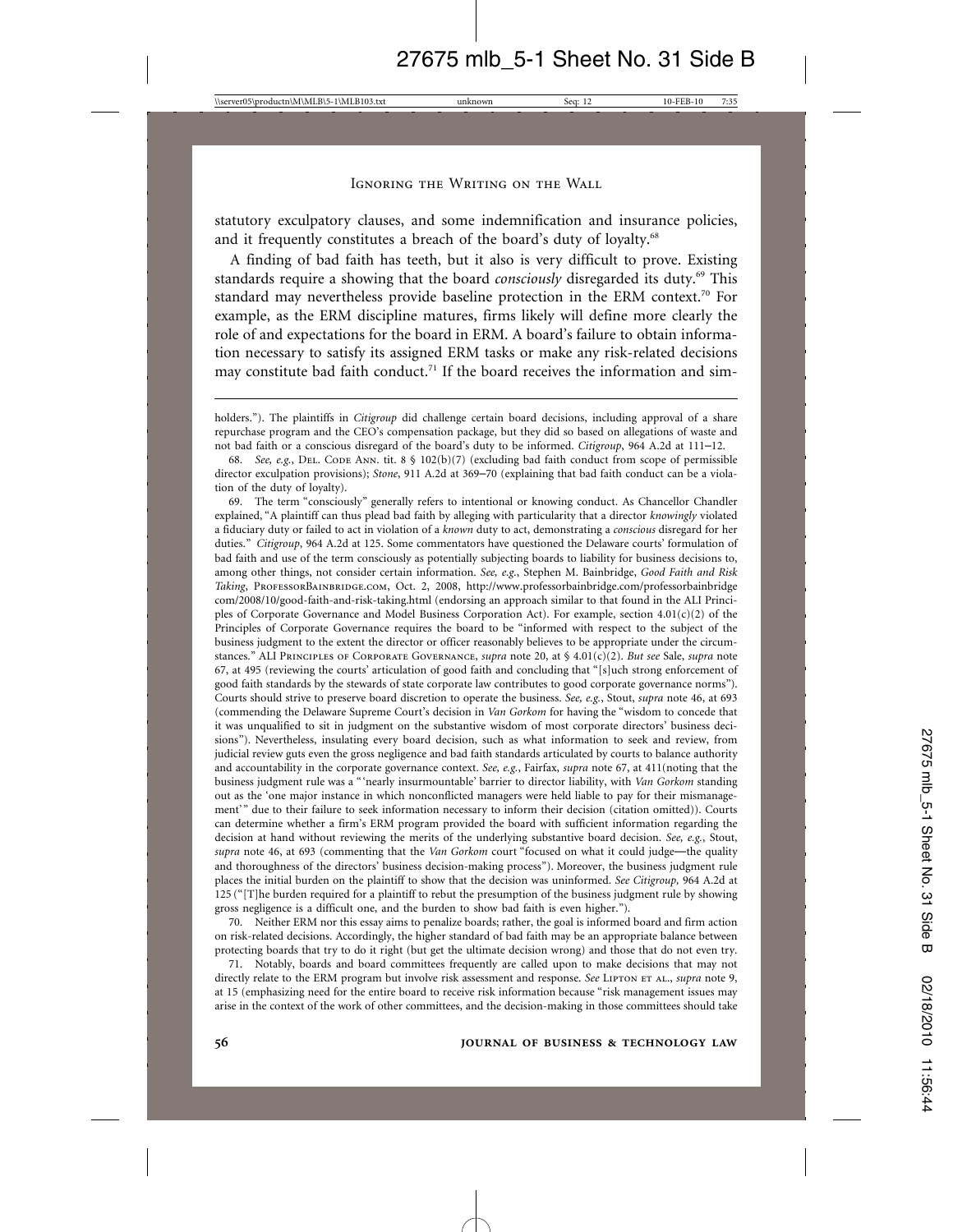ply makes a bad decision, its conduct is within the existing protections of the business judgment rule.72

Reflecting on the 2008 economic crisis, the key question then becomes what boards knew and whether that information was adequate to decide the issues before them. A potential critique of this approach is that boards simply could elect to implement ERM programs that delegate all risk decisions to management and a designated CRO. In fact, that likely is the case for many firms that experienced losses during the crisis.<sup>73</sup> As discussed above, such a silo approach to ERM is counter-productive for firms. Consequently, market forces and regulatory reforms can encourage appropriate allocation of ERM responsibilities, strengthened by the board's duty to be reasonably informed in executing its ERM role.

# **extracting erm's informational value**

A primary goal of ERM, like most corporate governance initiatives, is to better equip boards and management to operate productive and ethical firms.<sup>74</sup> Encouraging boards to be involved and informed in ERM decisions furthers this goal. Regulatory, legislative, and judicial responses to the ERM movement should likewise pursue this objective.

A board should be involved with a firm's ERM program from its inception. To this end, a board may need risk-assessment training and additional, ongoing education regarding the firm's various business divisions, opportunities, and risks.75 This additional knowledge not only will assist the board in evaluating ERM programs and setting the firm's overall risk appetite, but also will enable the board to ask more informed questions of management and professionals and make more informed decisions generally.

The board's specific tasks in any ERM program may vary based on the firm or industry, as the ERM program should be tailored to the needs of the particular firm. Nevertheless, in most firms, the board should evaluate and approve the ERM program; establish the firm's overall risk appetite; ensure that appropriate day-to-

into account the company's overall risk management system"). For example, the Emergency Economic Stabilization Act of 2008 requires that participants include "limits on compensation that exclude incentives for senior executive officers of a financial institution to take unnecessary and excessive risks that threaten the value of the financial institution." Emergency Economic Stabilization Act of 2008, Pub. L. No. 110-343, §111(b)(2)(A), 122 Stat. 3765, 3776–77.

<sup>72.</sup> *See* Aronson v. Lewis, 473 A.2d 805, 812 (Del. 1984) (discussing the court's obligation to respect business decisions under the business judgment rule if the presumptions that the corporation "acted on an informed basis, in good faith and in the honest belief that the action taken was in the best interests of the company" are not overcome).

<sup>73.</sup> Kirkpatrick, *supra* note 4, at 1, 11–12 (discussing the impact of failure and weaknesses in ERM on susceptibility to excessive risk taking during the financial crisis).

<sup>74.</sup> COSO Report, *supra* note 8, at 1, 3 (discussing ERM's role in enhancing management's capacity to build value and in setting the basis for integrity and ethical values in assessing risk).

<sup>75.</sup> *See* Conference Board Report, *supra* note 9, at 7–8 (recommendations for boards regarding ERM, including risk assessment training); LIPTON ET AL., *supra* note 9, at 14–17 (same).